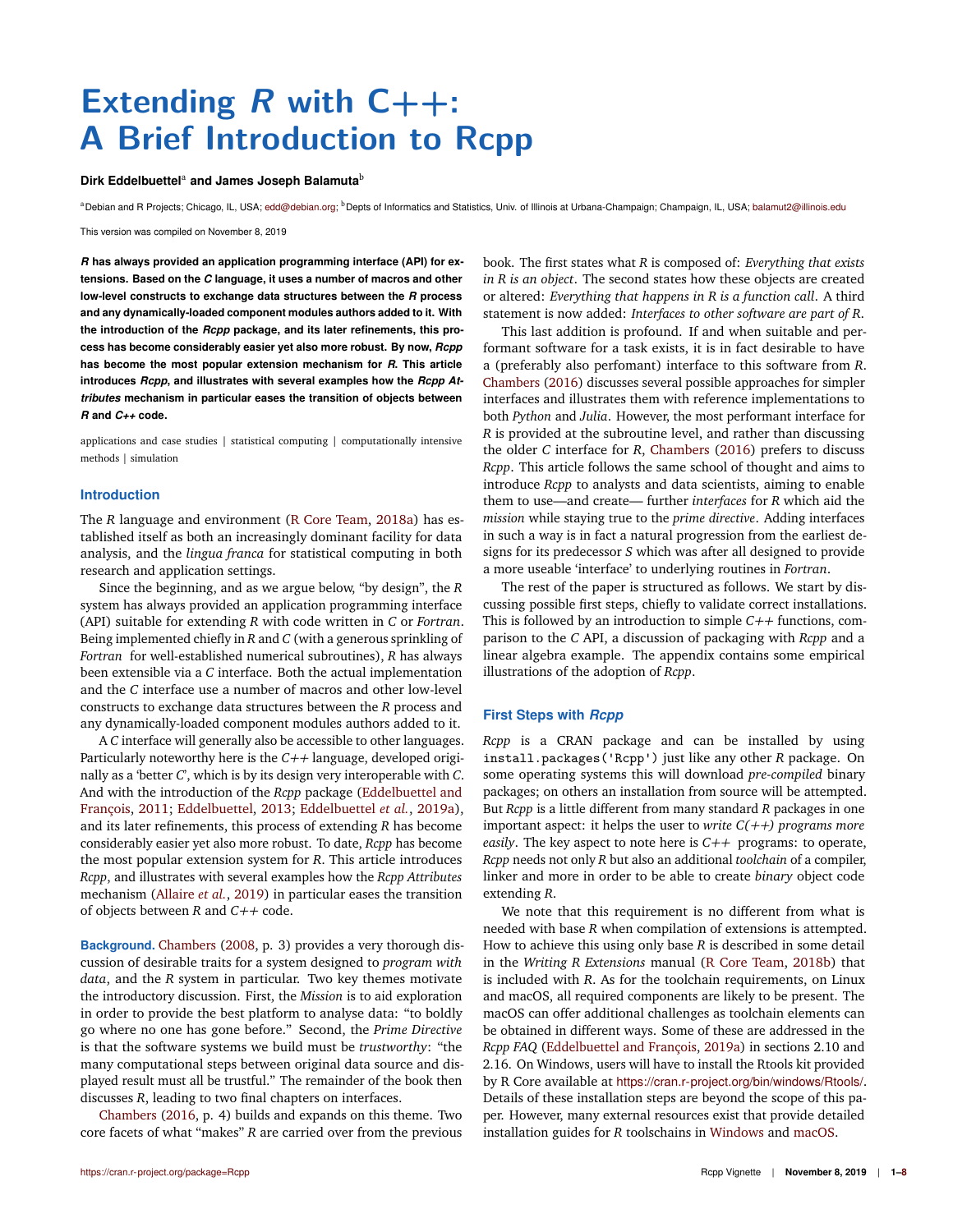As a first step, and chiefly to establish that the toolchain is set up correctly, consider a minimal use case such as the following:

```
library("Rcpp")
evalCpp("2 + 2")
# [1] 4
```
Here the *Rcpp* package is loaded first via the library() function. Next, we deploy one of its simplest functions, evalCpp(), which is described in the *Rcpp Attributes* vignette (Allaire *et al.*, 2019). It takes the first (and often only) argument—a character object—and evaluates it as a minimal *C++* expression. The value assignment and return are implicit, as is the addition of a trailing semicolon and more. In fact, evalCpp() surrounds the expression with the required 'glue' to make it a minimal source file which can be compiled, linked and loaded. The exact details behind this process are available in-depth when the verbose option of the function is set. If everything is set up correctly, the newly-created *R* function will be returned.

While such a simple expression is not interesting in itself, it serves a useful purpose here to unequivocally establish whether *Rcpp* is correctly set up. Having accomplished that, we can proceed to the next step of creating simple functions.

# **A first** *C++* **function using** *Rcpp*

As a first example, consider the determination of whether a number is odd or even. The default practice is to use modular arithmetic to check if a remainder exists under *x* mod 2. Within *R*, this can be implemented as follows:

```
isOddR <- function(num = 10L) {
  result <- (num %% 2L == 1L)
   return(result)
}
isOddR(42L)
# [1] FALSE
```
The operator %% implements the mod operation in *R*. For the default (integer) argument of ten used in the example, 10 mod 2 results in zero, which is then mapped to FALSE in the context of a logical expression.

Translating this implementation into *C++*, several small details have to be considered. First and foremost, as *C++* is a *staticallytyped language*, there needs to be additional (compile-time) information provided for each of the variables. Specifically, a *type*, *i.e.* the kind of storage used by a variable must be explicitly defined. Typed languages generally offer benefits in terms of both correctness (as it is harder to accidentally assign to an ill-matched type) and performance (as the compiler can optimize code based on the storage and cpu characteristics). Here we have an int argument, but return a logical, or bool for short. Two more smaller differences are that each statement within the body must be concluded with a semicolon, and that return does not require parentheses around its argument. A graphical breakdown of all aspects of a corresponding *C++* function is given in Figure 1.

When using *Rcpp*, such *C++* functions can be directly embedded and compiled in an *R* script file through the use of the cppFunction() provided by *Rcpp Attributes* (Allaire *et al.*, 2019). The first parameter of the function accepts string input that represents the *C++* code. Upon calling the cppFunction(), and similarly to the earlier example involving evalCpp(), the *C++* code is both *compiled* and *linked*, and then *imported* into *R* under the name of the function supplied (*e.g.* here isOddCpp()).

```
library("Rcpp")
cppFunction("
bool isOddCpp(int num = 10) {
  bool result = (num % 2 == 1);return result;
}")
isOddCpp(42L)
# [1] FALSE
```
#### **Extending** *R* **via its** *C* **API**

Let us first consider the case of 'standard *R*', *i.e.* the API as defined in the core *R* documentation. Extending *R* with routines written using the *C* language requires the use of internal macros and functions documented in Chapter 5 of *Writing R Extensions* (R Core Team, 2018b).

```
#include <R.h>
#include <Rinternals.h>
SEXP convolve2(SEXP a, SEXP b) {
    int na, nb, nab;
    double *xa, *xb, *xab;
    SEXP ab;
    a = PROTECT(coerceVector(a, REALSXP));
    b = PROTECT(coerceVector(b, REALSXP));
    na = length(a); nb = length(b);nab = na + nb - 1;
    ab = PROTECT(allocVector(REALSXP, nab));
    xa = REAL(a); xb = REAL(b); xab = REAL(ab);for (int i = 0; i < nab; i+1)
        xab[i] = 0.0;for (int i = 0; i < na; i++)for (int j = 0; j < nb; j++)xab[i + j] += xa[i] * xb[j];UNPROTECT(3);
    return ab;
}
```
This function computes a *convolution* of two vectors supplied on input, *a* and *b*, which is defined to be  $ab_{k+1} = \sum a_i \cdot b_j$ . *i*+*j*==*k* Before computing the convolution (which is really just the three lines involving two nested for loops with indices *i* and *j*), a total of ten lines of mere housekeeping are required. Vectors *a* and *b* are coerced to double, and a results vector ab is allocated. This expression involves three calls to the PROTECT macro for which a *precisely* matching UNPROTECT(3) is required as part of the interfacing of internal memory allocation. The vectors are accessed through pointer equivalents xa, xb and xab; and the latter has to be explicitly zeroed prior to the convolution calculation involving incremental summary at index *i* + *j*.

#### **Extending** *R* **via the** *C++* **API of** *Rcpp*

Using the idioms of *Rcpp*, the above example can be written in a much more compact fashion—leading to code that is simpler to read and maintain.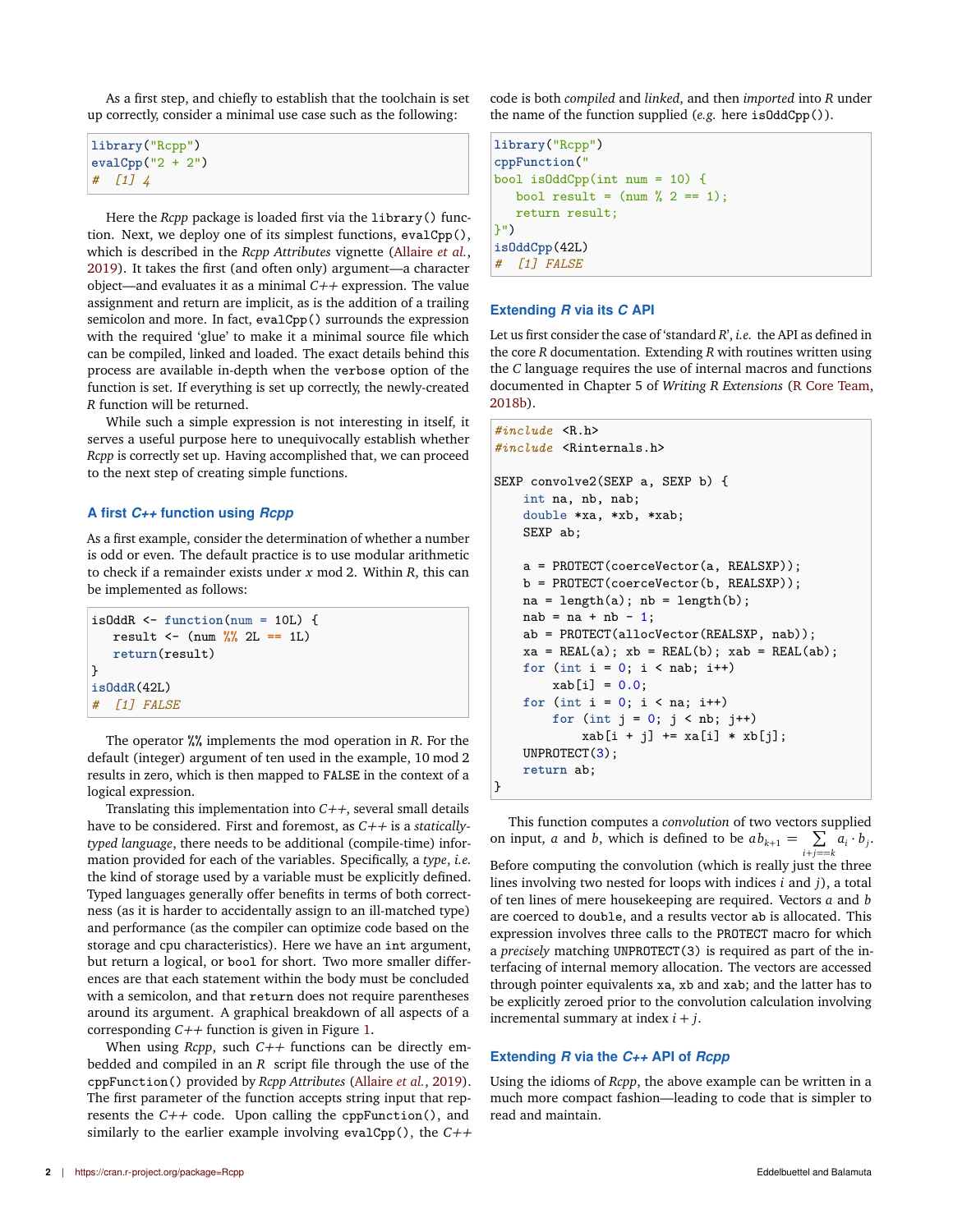

**Fig. 1.** Graphical annotation of the is\_odd\_cpp function.

```
#include "Rcpp.h"
using namespace Rcpp;
// [[Rcpp::export]]
NumericVector
convolve_cpp(const NumericVector& a,
             const NumericVector& b) {
    // Declare loop counters, and vector sizes
    int i, j,
       na = a.size(), nb = b.size(),nab = na + nb - 1;// Create vector filled with 0
    NumericVector ab(nab);
    // Crux of the algorithm
    for(i = 0; i < na; i++) {
        for(j = 0; j < nb; j++) {
            ab[i + j] += a[i] * b[j];}
    }
    // Return result
    return ab;
}
```
To deploy such code from within an *R* script or session, first save it into a new file—which could be called **convolve.cpp**—in either the working directory, a temporary directoy or a project directory. Then from within the *R* session, use Rcpp::sourceCpp("convolve.cpp") (possibly using a path as well as the filename). This not only compiles, links and loads the code within the external file but also adds the necessary "glue" to make the *Rcpp* function available in the *R* environment. Once the code is compiled and linked, call the newly-created convolve\_cpp() function with the appropriate parameters as done in previous examples.

What is notable about the *Rcpp* version is that it has no PROTECT or UNPROTECT which not only frees the programmer from a tedious (and error-prone) step but more importantly also shows that memory management can be handled automatically. The result vector

is already initialized at zero as well, reducing the entire function to just the three lines for the two nested loops, plus some variable declarations and the return statement. The resulting code is shorter, easier to read, comprehend and maintain. Furthermore, the *Rcpp* code is more similar to traditional *R* code, which reduces the barrier of entry.

# **Data Driven Performance Decisions with** *Rcpp*

When beginning to implement an idea, more so an algorithm, there are many ways one is able to correctly implement it. Prior to the routine being used in production, two questions must be asked:

- 1. Does the implementation produce the *correct* results?
- 2. What implementation of the routine is the *best*?

The first question is subject to a binary pass-fail unit test verification while the latter question is where the details of an implementation are scrutinized to extract maximal efficiency from the routine. The quality of the *best* routine follows first and foremost from its correctness. To that end, *R* offers many different unit testing frameworks such as **RUnit** by Burger *et al.* (2015), which is used to construct *Rcpp*'s 1385+ unit tests, and **testthat** by Wickham (2011). Only when correctness is achieved is it wise to begin the procedure of optimizing the efficiency of the routine and, in turn, selecting the best routine.

Optimization of an algorithm involves performing a quantitative analysis of the routine's properties. There are two main approaches to analyzing the behavior of a routine: theoretical analysis<sup>1</sup> or an empirical examination using profiling tools.<sup>2</sup> Typically, the latter option is more prominently used as the routine's theoretical properties are derived prior to an implementation being started. Often the main concern regarding an implementation in *R* relates to the speed of the algorithm as it impacts how quickly analyses can be done and reports can be provided to decision makers. Coincidentally, the speed of code is one of the key governing use cases of *Rcpp*. Profiling *R* code will reveal shortcomings related to loops, *e.g.* for, while, and repeat; conditional statements, *e.g.* if-else

 $1$ Theoretical analysis is often directed to describing the limiting behavior of a function through asymptotic notation, commonly referred to as Big O and denoted as  $\mathcal{O}(\cdot)$ .

 $^2$ Within base *R*, profiling can be activated by  $\texttt{utils::Rprof}$  ( ) for individual command timing information, utils::Rprofmem() for memory information, and System.time({}) for a quick overall execution tim ing. Additional profiling *R* packages such as **profvis** by Chang and Luraschi (2017), **Rperform** by Tandon and Hocking (2015), and benchmarking packages have extended the ability to analyze performance.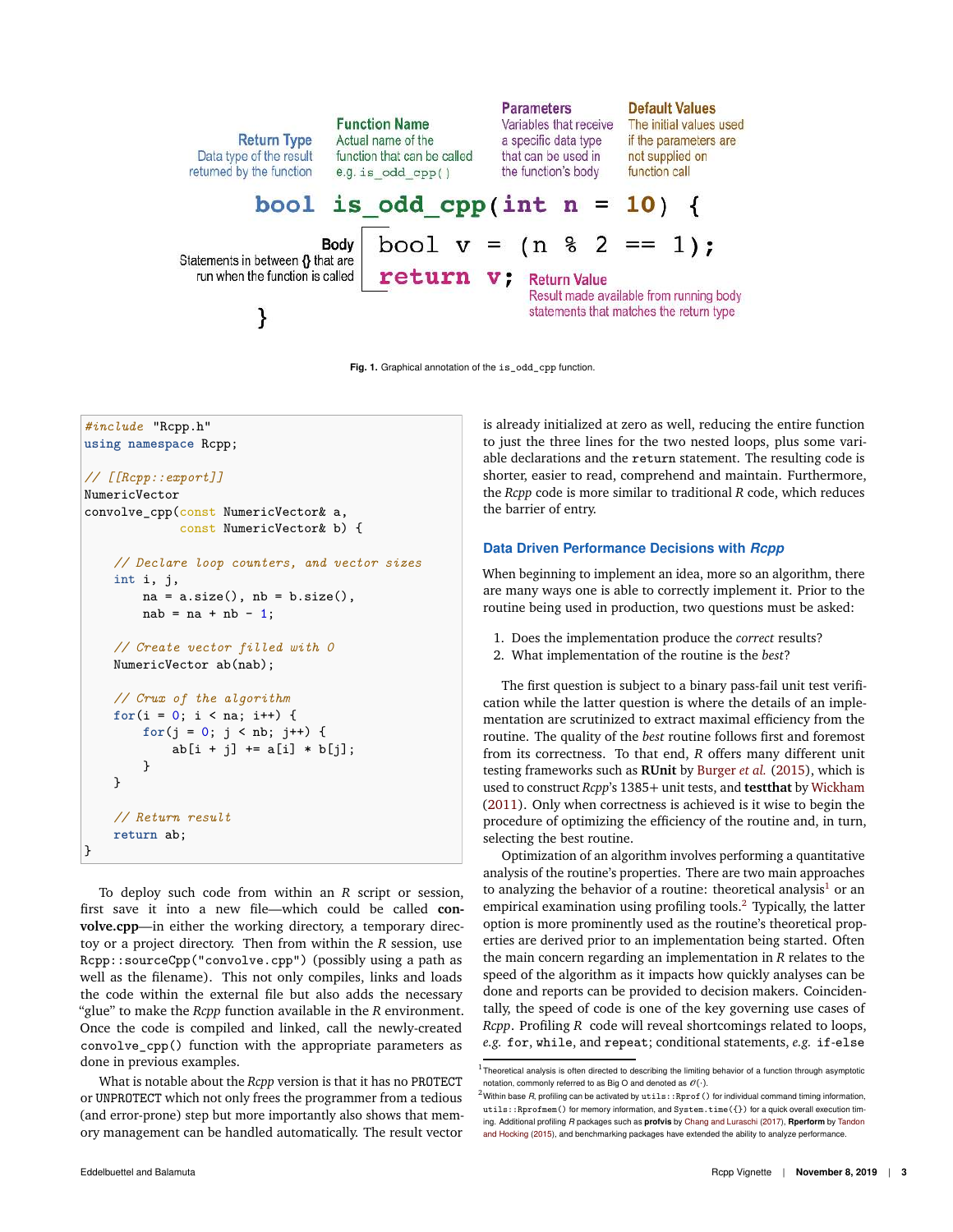if-else and switch; and recursive functions, *i.e.* a function written in terms of itself such that the problem is broken down on each call in a reduced state until an answer can be obtained. In contrast, the overhead for such operations is significantly less in *C++*. Thus, critical components of a given routine should be written in *Rcpp* to capture maximal efficiency.

Returning to the second question, to decide which implementation works the best, one needs to employ a benchmark to obtain *quantifiable results*. Benchmarks are an ideal way to quantify how well a method performs because they have the ability to show the amount of time the code has been running and where bottlenecks exist within functions. This does not imply that benchmarks are completely infallible as user error can influence the end results. For example, if a user decides to benchmark code in one *R* session and in another session performs a heavy computation, then the benchmark will be biased (if "wall clock" is measured).

There are different levels of magnification that a benchmark can provide. For a more macro analysis, one should benchmark data using benchmark(test = func(), test2 = func2()), a function from the **rbenchmark** *R* package by Kusnierczyk (2012). This form of benchmarking will be used when the computation is more intensive. The motivating example isOdd() (which is only able to accept a single integer) warrants a much more microscopic timing comparison. In cases such as this, the objective is to obtain precise results in the amount of nanoseconds elapsed. Using the microbenchmark function from the **microbenchmark** *R* package by Mersmann (2015) is more helpful to obtain timing information. To perform the benchmark:

```
library("microbenchmark")
results <- microbenchmark(isOddR = isOddR(12L),
                          isOddCpp = isOddCpp(12L))
print(summary(results)[, c(1:7)],digits=1)
```
By looking at the summary of 100 evaluations, we note that the *Rcpp* function performed better than the equivalent in *R* by achieving a lower run time on average. The lower run time in this part is not necessarily critical as the difference is nanoseconds on a trivial computation. However, each section of code does contribute to a faster overall runtime.

# **Random Numbers within** *Rcpp***: An Example of** *Rcpp Sugar*

*Rcpp* connects *R* with *C++*. Only the former is vectorized: *C++* is not. *Rcpp Sugar*, however, provides a convenient way to work with high-performing *C++* functions in a similar way to how *R* offers vectorized operations. The *Rcpp Sugar* vignette (Eddelbuettel and François, 2019b) details these, as well as many more functions directly accessible to *Rcpp* in a way that should feel familiar to *R* users. Some examples of *Rcpp Sugar* functions include special math functions like gamma and beta, statistical distributions and random number generation.

We will illustrate a case of random number generation. Consider drawing one or more *N*(0,1)-distributed random variables. The very simplest case can just use evalCpp():

```
evalCpp("R::rnorm(0, 1)")
# [1] 0.073716
```
By setting a seed, we can make this reproducible:

```
set.seed(123)
evalCpp("R::rnorm(0, 1)")
  # [1] -0.56048
```
One important aspect of the behind-the-scenes code generation for the single expression (as well as all code created via *Rcpp Attributes*) is the automatic preservation of the state of the random nunber generators in *R*. This means that from a given seed, we will receive *identical* draws of random numbers whether we access them from  $R$  or via  $C++$  code accessing the same generators (via the *Rcpp* interfaces). To illustrate, the same number is drawn via *R* code after resetting the seed:

**set.seed**(123) *# Implicit mean of 0, sd of 1* **rnorm**(1) *# [1] -0.56048*

We can make the *Rcpp Sugar* function rnorm() accessible from *R* in the same way to return a vector of values:

```
set.seed(123)
evalCpp("Rcpp::rnorm(3)")
# [1] -0.56048 -0.23018 1.55871
```
Note that we use the Rcpp:: namespace explicitly here to contrast the vectorised Rcpp::rnorm() with the scalar R::rnorm() also provided as a convenience wrapper for the *C* API of *R*.

And as expected, this too replicates from *R* as the very same generators are used in both cases along with consistent handling of generator state permitting to alternate:

```
set.seed(123)
rnorm(3)
# [1] -0.56048 -0.23018 1.55871
```
# **Translating Code from** *R* **into** *Rcpp***: Bootstrap Example**

Statistical inference relied primarily upon asymptotic theory until Efron (1979) proposed the bootstrap. Bootstrapping is known to be computationally intensive due to the need to use loops. Thus, it is an ideal candidate to use as an example. Before starting to write *C++* code using *Rcpp* , prototype the code in *R*.

```
# Function declaration
bootstrap_r <- function(ds, B = 1000) {
  # Preallocate storage for statistics
  boot_stat \leq matrix(NA, nrow = B, ncol = 2)
  # Number of observations
 n <- length(ds)
  # Perform bootstrap
  for(i in seq_len(B)) {
     # Sample initial data
     gen_data <- ds[ sample(n, n, replace=TRUE) ]
     # Calculate sample data mean and SD
     boot_stat[i,] <- c(mean(gen_data),
                        sd(gen_data))
  }
```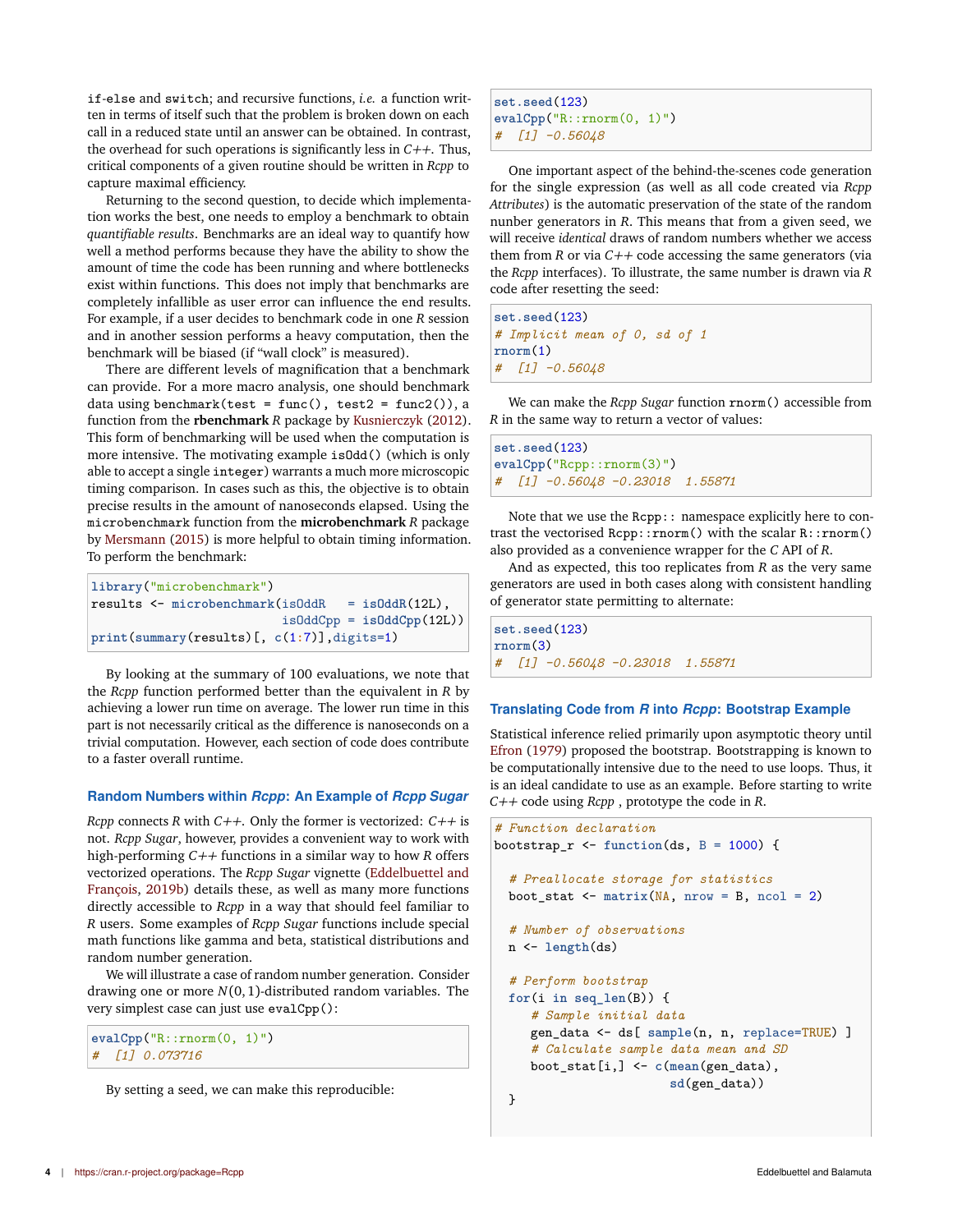```
# Return bootstrap result
return(boot_stat)
```
}

Before continuing, check that the initial prototype *R* code works. To do so, write a short *R* script. Note the use of set.seed() to ensure reproducible draws.

```
# Set seed to generate data
set.seed(512)
# Generate data
initdata <- rnorm(1000, mean = 21, sd = 10)
# Set a new _different_ seed for bootstrapping
set.seed(883)
# Perform bootstrap
result_r <- bootstrap_r(initdata)
```
Figure 2 shows that the bootstrap procedure worked well!

With reassurances that the method to be implemented within *Rcpp* works appropriately in *R*, proceed to translating the code into *Rcpp*. As indicated previously, there are many convergences between *Rcpp* syntax and base *R* via *Rcpp* Sugar.

```
#include <Rcpp.h>
// Function declaration with export tag
// [[Rcpp::export]]
Rcpp::NumericMatrix
bootstrap_cpp(Rcpp::NumericVector ds,
              int B = 1000) {
  // Preallocate storage for statistics
 Rcpp::NumericMatrix boot_stat(B, 2);
  // Number of observations
 int n = ds.size();// Perform bootstrap
 for(int i = 0; i < B; i++) {
    // Sample initial data
    Rcpp::NumericVector gen_data =
        ds[ floor(Rcpp::runif(n, 0, n)) ];
    // Calculate sample mean and std dev
    boot\_stat(i, 0) = mean(gen\_data);boot_stat(i, 1) = sd(gen_data);
 }
  // Return bootstrap results
  return boot_stat;
}
```
In the *Rcpp* version of the bootstrap function, there are a few additional changes that occurred during the translation. In particular, the use of Rcpp::runif(n, 0, n) enclosed by floor(), which rounds down to the nearest integer, in place of sample(n, n, replace = TRUE) to sample row ids. This is an equivalent substitution since equal weight is being placed upon all row ids and replacement is allowed. $3$  Note that the upper bound of the interval, n, will never be reached. While this may seem flawed, it is important to note that vectors and matrices in *C++* use a

To validate that the translation was successful, first run the *C++* function under the *same* data and seed as was given for the *R* function.

```
# Use the same seed use in R and C++
set.seed(883)
# Perform bootstrap with C++ function
result_cpp <- bootstrap_cpp(initdata)
```
Next, check the output between the functions using *R* 's all.equal() function that allows for an *ǫ*-neighborhood around a number.

```
# Compare output
all.equal(result_r, result_cpp)
# [1] "Mean relative difference: 0.019931"
```
Lastly, make sure to benchmark the newly translated *Rcpp* function against the *R* implementation. As stated earlier, data is paramount to making a decision related to which function to use in an analysis or package.

```
library(rbenchmark)
benchmark(r = bootstrap_r(initdata),
        cpp = bootstrap_cpp(initdata))[, 1:4]
# test replications elapsed relative
# 2 cpp 100 1.252 1.000
# 1 r 100 4.085 3.263
```
# **Using** *Rcpp* **as an Interface to External Libraries: Exploring Linear Algebra Extensions**

Many of the previously illustrated *Rcpp* examples were directed primarily to show the gains in computational efficiency that are possible by implementing code directly in *C++*; however, this is only one potential application of *Rcpp*. Perhaps one of the most understated features of *Rcpp* is its ability to enable Chambers (2016)'s third statement of *Interfaces to other software are part of R*. In particular, *Rcpp* is designed to facilitate interfacing libraries written in *C++* or *C* to *R*. Hence, if there is a specific feature within a *C++* or *C* library, then one can create a bridge to it using *Rcpp* to enable it from within *R*.

An example is the use of *C++* matrix algebra libraries like **Armadillo** (Sanderson, 2010) or **Eigen** (Guennebaud *et al.*, 2012). By outsourcing complex linear algebra operations to matrix libraries, the need to directly call functions within **Linear Algebra PACKage (LAPACK)** (Anderson *et al.*, 1999) is negated. Moreover, the *Rcpp* design allows for seamless transfer between object types by using automatic converters governed by wrap(), *C++* to *R* , and as<T>(),  $R$  to  $C++$  with the T indicating the type of object being cast into. These two helper functions provide a non-invasive way to work with an external object. Thus, a further benefit to using

<sup>3</sup> For more flexibility in sampling see Christian Gunning's Sample extension for **RcppArmadillo** and Rcpp Gallery: Using the **RcppArmadillo**-based Implementation of R's sample() or consider using the Rcpp::sample() sugar function added in 0.12.9 by Nathan Russell.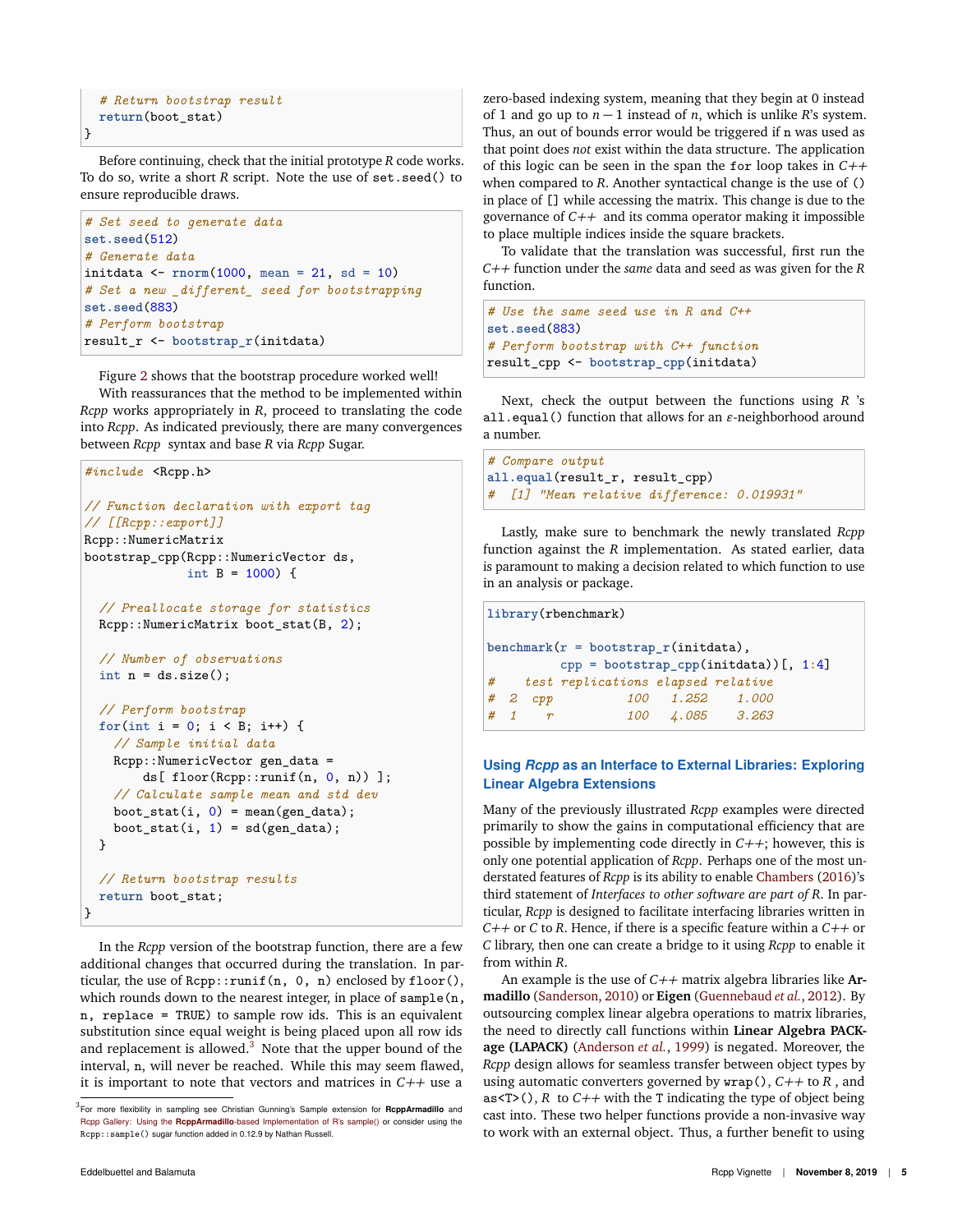**Mean Bootstrap**

**SD Bootstrap**



**Fig. 2.** Results of the bootstrapping procedure for sample mean and variance.

external *C++* libraries is the ability to have a portable code base that can be implemented within a standalone *C++* program or within another computational language.

**Compute RNG draws from a multivariate Normal.** A common application in statistical computing is simulating from a multivariate normal distribution. The algorithm relies on a linear transformation of the standard Normal distribution. Letting  $Y_{m \times 1} = A_{m \times n} Z_{n \times 1} + b_{m \times 1}$ , where *A* is a  $m \times n$  matrix,  $\boldsymbol{b} \in \mathbb{R}^m$ ,  $\boldsymbol{Z} \sim N(\boldsymbol{0}_n, \boldsymbol{I}_n)$ , and  $\boldsymbol{I}_n$  is the identity matrix, then  $Y \sim N_m$   $(\mu = b, \Sigma = AA^T)$ . To obtain the matrix *A* from *Σ*, either a Cholesky or Eigen decomposition is required. As noted in Venables and Ripley (2002), the Eigen decomposition is more stable in addition to being more computationally demanding compared to the Cholesky decomposition. For simplicity and speed, we have opted to implement the sampling procedure using a Cholesky decomposition. Regardless, there is a need to involve one of the above matrix libraries to make the sampling viable in *C++*.

Here, we demonstrate how to take advantage of the *Armadillo* linear algebra template classes (Sanderson and Curtin, 2016) via the **RcppArmadillo** package (Eddelbuettel and Sanderson, 2014; Eddelbuettel *et al.*, 2019b). Prior to running this example, the **RcppArmadillo** package must be installed using install.packages('RcppArmadillo'). <sup>4</sup> One important caveat when using additional packages within the *Rcpp* ecosystem is the correct header file may not be Rcpp.h. In a majority of cases, the additional package ships a dedicated header (as *e.g.* RcppArmadillo.h here) which not only declares data structures from both systems, but may also add complementary integration and conversion routines. It typically needs to be listed in an include statement along with a depends() attribute to tell *R* where to find the additional header files:

*// Use the RcppArmadillo package // Requires different header file from Rcpp.h #include* <RcppArmadillo.h> *// [[Rcpp::depends(RcppArmadillo)]]*

With this in mind, sampling from a multivariate normal distribution can be obtained in a straightforward manner. Using only *Armadillo* data types and values:

```
#include <RcppArmadillo.h>
// [[Rcpp::depends(RcppArmadillo)]]
// Sample N x P observations from a Standard
// Multivariate Normal given N observations, a
// vector of P means, and a P x P cov matrix
// [[Rcpp::export]]
arma::mat rmvnorm(int n,
                  const arma::vec& mu,
                  const arma::mat& Sigma) {
    unsigned int p = Sigma.n_cols;
    // First draw N x P values from a N(0,1)
    Rcpp::NumericVector draw = Rcpp::rnorm(n*p);
    // Instantiate an Armadillo matrix with the
    // drawn values using advanced constructor
    // to reuse allocated memory
    arma::mat Z = arma::mat(draw.begin(), n, p,
                            false, true);
    // Simpler, less performant alternative
    // arma::mat Z = Rcpp::as<arma::mat>(draw);
    // Generate a sample from the Transformed
    // Multivariate Normal
```
 $4<sup>4</sup>$  macOS users may encounter '-lgfortran' and '-lquadmath' errors on compilations with this package if the development environment is not appropriately set up. Section 2.16 of the Rcpp FAQ provides details regarding the necessary 'gfortran' binaries.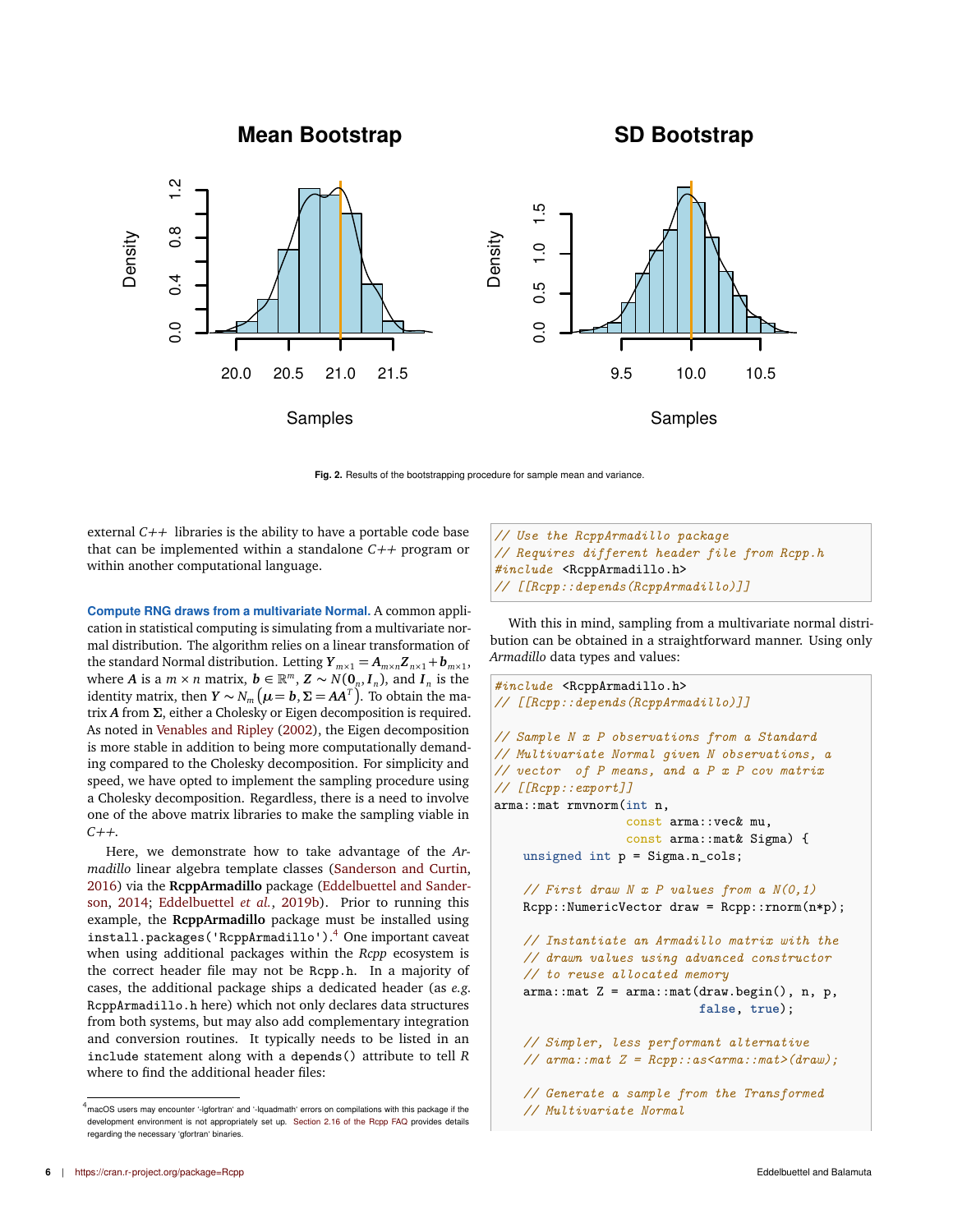```
arma::mat Y = arma::repmat(mu, 1, n).t() +Z * arma::chol(Sigma);
return Y;
```
}

As a result of using a random number generation (RNG), there is an additional requirement to ensure reproducible results: the necessity to explicitly set a seed (as shown above). Because of the (programmatic) interface provided by *R* to its own RNGs, this setting of the seed has to occur at the *R* level via the set.seed() function as no (public) interface is provided by the *R* header files.

**Faster linear model fits.** As a second example, consider the problem of estimating a common linear model repeatedly. One use case might be the simulation of size and power of standard tests. Many users of *R* would default to using  $lm()$ , however, the overhead associated with this function greatly impacts speed with which an estimate can be obtained. Another approach would be to take the base *R* function lm.fit(), which is called by lm(), to compute estimated  $\hat{\beta}$  in just about the fastest time possible. However, this approach is also not viable as it does not report the estimated standard errors. As a result, we cannot use any default *R* functions in the context of simulating finite sample population effects on inference.

One alternative is provided by the fastLm() function in **RcppArmadillo** (Eddelbuettel *et al.*, 2019b).

```
#include <RcppArmadillo.h>
// [[Rcpp::depends(RcppArmadillo)]]
// Compute coefficients and their standard error
// during multiple linear regression given a
// design matrix X containing N observations with
// P regressors and a vector y containing of
// N responses
// [[Rcpp::export]]
Rcpp::List fastLm(const arma::mat& X,
                  const arma::colvec& y) {
    // Dimension information
    int n = X.n_rrows, p = X.n_cols;
    // Fit model y ~ X
    arma::colvec coef = arma::solve(X, y);// Compute the residuals
    arma::colvec res = y - X*coef;
    // Estimated variance of the random error
    double s2 =
        std::inner_product(res.begin(), res.end(),
                            res.begin(), 0.0)
                            /(n - p);
    // Standard error matrix of coefficients
    arma::colvec std_err = arma::sqrt(s2 *
        arma::diagvec(arma::pinv(X.t()*X)));
    // Create named list with the above quantities
    return Rcpp::List::create(
        Rcpp::Named("coefficients") = coef,<br>Rcpp::Named("stderr") = std_err,
        Rcpp::Named("stderr")
        Rcpp::Named("df.residual") = n - p );
```

```
D C /tmp
 /tmp$ Rscript -e 'Rcpp::Rcpp.package.skeleton("samplePkg")<br>Creating directories ...
Creating directories<br>Creating DESCRIPTION<br>Creating NAMESPACE ...<br>Creating Read-and-delete-me ...<br>Saving functions and data ...<br>Making help files ...
Done
Further steps are described in './samplePkg/Read-and-delete-me'.
Adding Rcpp settings<br>>> added Imports: Rcpp<br>>> added LinkingTo: Rcpp<br>>> added useDynLib directive to NAMESPACE
 >> added useDynLtD directive to NAMESPACE<br>
>> added importFrom(Rcpp, evalCpp) directive to NAMESPACE<br>
>> compted example src file using Rcpp attributes<br>
>> compted example src file using Rcpp attributes<br>
>> added Rd file f
  samp
         DESCRIPTION
         rop_hello_world.Rd<br>__ samplePkg-package.Rd<br>NAMESPACE
      – <mark>R</mark><br>└── R⊂ppExports.R<br>─ Read-and-delete-me
          RcppExports.cpp<br>
rcpp_hello_world.cpp
3 directories, 8 files<br>/tmp$ █
```
**Fig. 3.** Graphical annotation of the is\_odd\_cpp function.

The interface is very simple: a matrix  $X_{n\times p}$  of regressors, and a dependent variable  $y_{n \times 1}$  as a vector. We invoke the standard Armadillo function  $\texttt{solve}()$  to fit the model  $\texttt{y} \sim \texttt{X}.^5$  We then compute residuals, and extract the (appropriately scaled) diagonal of the covariance matrix, also taking its square root, in order to return both estimates  $\hat{\beta}$  and  $\hat{\sigma}$ .

# *Rcpp* **in Packages**

Once a project containing compiled code has matured to the point of sharing it with collaborators <sup>6</sup> or using it within a parallel computing environments, the ideal way forward is to embed the code within an *R* package. Not only does an *R* package provide a way to automatically compile source code, but also enables the use of the *R* help system to document how the written functions should be used. As a further benefit, the package format enables the use of unit tests to ensure that the functions are producing the correct output. Lastly, having a package provides the option of uploading to a repository such as CRAN for wider dissemination.

To facilitate package building, *Rcpp* provides a function Rcpp.package.skeleton() that is modeled after the base *R* function package.skeleton(). This function automates the creation of a skeleton package appropriate for distributing *Rcpp*:

**library**("Rcpp") **Rcpp.package.skeleton**("samplePkg")

This shows how distinct directories man, R, src are created for, respectively, the help pages, files with *R* code and files with *C++* code. Generally speaking, all compiled code, be it from *C*, *C++* or *Fortran* sources, should be placed within the src/ directory.

Alternatively, one can achieve similar results to using Rcpp.package.skeleton() by using a feature of the RStudio IDE.

}

<sup>&</sup>lt;sup>5</sup>We should note that this will use the standard LAPACK functionality via Armadillo whereas R uses an internal refinement of **LINPACK** (Dongarra *et al.*, 1979) via pivoting, rendering the operation numerically more stable. That is an important robustness aspect—though common datasets on current hardware almost never lead to actual differences. That said, if in doubt, stick with the R implementation. What is shown here is mostly for exposition of the principles.

<sup>6</sup> It is sometimes said that every project has two collaborators: self, and future self. Packaging code is *best practices* even for code not intended for public uploading.